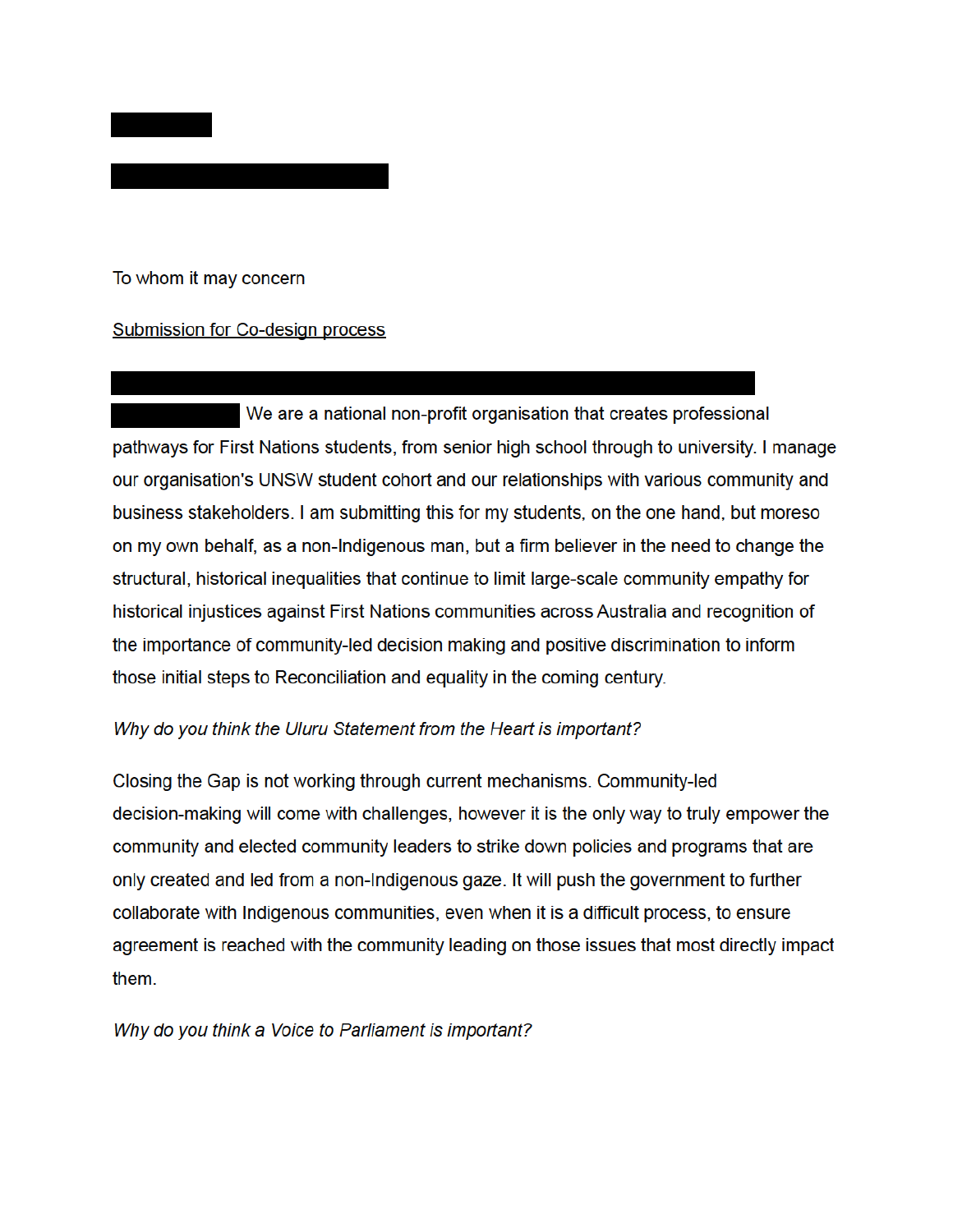Parliament, as an evolving but nonetheless stable representation of Australia, has been unable to understand the plight and realities of First Nations communities because they have not taken the voice of the community seriously for much of the past century (when political gains have been made), have not known how to translate that voice, and will only succeed in understanding and empathising with community-led representation if that voice is enshrined and legitimised by the Uluru Statement.

## *Why is it important for Indigenous people to have a say in the matters that affect them?*

 Our First Nations communities have achieved all the have achieved because of their constant push to have more say, following centuries of that right taken away. If reconciliation and equality are still far from reality, which they are, then having MORE say is essential, part of the continuum of progressive empowerment that cannot stop, but must continue and must continue in new formats and structures. It is not a level-playing field in decision-making and the scales of impact are always tipped against Indigenous groups due to social and cultural factors that don't play a role in large-scale policy frameworks.

## *Why do you think it's important to enshrine the Voice to Parliament in the Constitution, rather than include it only in legislation?*

 Perceived legitimacy, both on a legal and community level, for the Australian community to recognise the place of First Nations communities in Australia's present and future, because of its absence from constitutional recognition in the past. Australian society is notably reactionary to government leadership, and has only ever made progress in Australian politics and society following the 1967 Referendum. This is the next logical step to further Reconciliation.

 Progress for Australia, in making it a modern country that celebrates ALL Australians and recognises the injustices of the past, was first made through constitutional change in 1967. It was foundational to set the scene for the Uluru Statement as the next manifestation and revolutionary step for reconciliation. Racism kept the Uluru Statement from being initially accepted - not overt, just generally shared sentiment within the government, I know this because I've heard contradict his own philosophies when discussing why